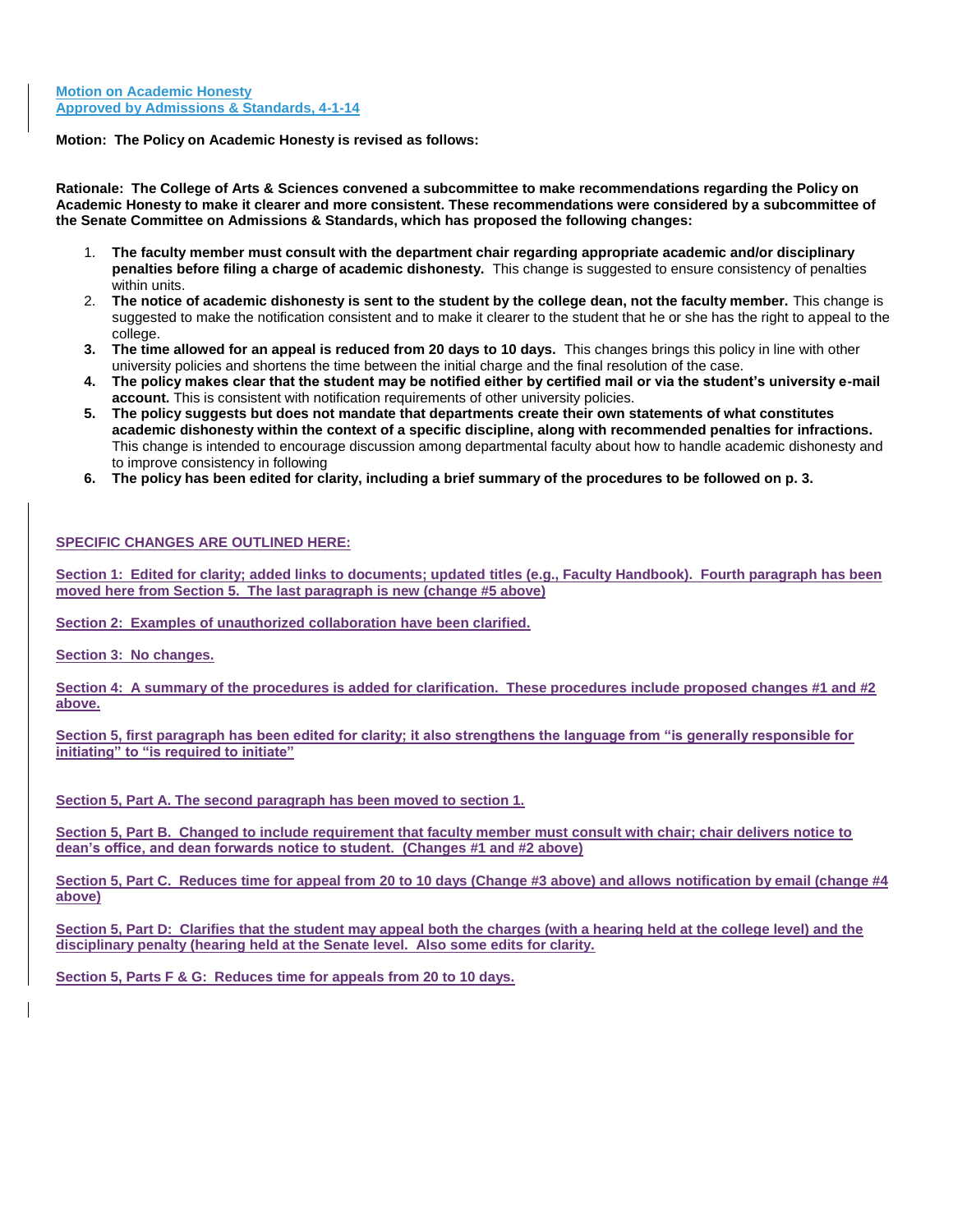Georgia State University Student Code of Conduct and Administrative Policies - Policy on Academic Honesty (Revised March 15, 2012) Page II

**Georgia State University – Student Code of Conduct and Administrative Policies Last Revised March 15, 2012**

# **Academic Conduct Policies and Procedures**

# **POLICY ON ACADEMIC HONESTY**

### **1. Introduction**

As members of the academic community, students are expected to recognize and uphold standards of intellectual and academic integrity. The University assumes as a basic and minimum standard of conduct in academic matters that students be honest and that they submit for credit only the products of their own efforts. Both the ideals of scholarship and the need for fairness require that all dishonest work be rejected as a basis for academic credit. They also require that students refrain from any and all forms of dishonorable or unethical conduct related to their academic work.

The University's policy on academic honesty is published in the Faculty Affairs-Handbook [\(http://www2.gsu.edu/~wwwfhb/fhb.html\)](http://www2.gsu.edu/~wwwfhb/fhb.html) and the Student Handbook, On Campus, which is available to all members of the University community (http://studenthandbook.gsu.edu/). The policy represents aAcademic honesty is a -core value of the University and all members of the University community are responsible for abiding by the tenets of the policyits tenets. Lack of knowledge of this policy is not an acceptable defense to any charge of academic dishonesty. All members of the academic community, including sGeorgia State students, faculty, and staff, are expected to report all violations of these standards of academic conduct instances of academic dishonesty to the appropriate authorities. The procedures for such reporting are outlined below and on file in the offices of the deans of each college, the Office of the Dean of Students, and the Office of the Provost.

Lack of knowledge of this policy is not an acceptable defense to any charge of academic dishonesty.  $\frac{1}{2}$ In an effort to foster an environment of academic integrity and to prevent academic dishonesty, students are expected to discuss with faculty the expectations regarding course assignments and standards of conduct. Students are encouraged to discuss freely with faculty, academic advisors, and other members of the University community any questions pertaining to the provisions of this policy. In addition, students are encouraged to avail themselves of programs in establishing personal standards and ethics offered through the University's Counseling Centerby the university.

No instructor or department may impose academic or disciplinary penalties for academic dishonesty outside the parameters of this policy. This policy applies to all incidents of academic dishonesty, including those that occur before a student graduates but are not discovered until after the degree is conferred. In such cases, it is possible that the application of this policy will lead to a failure to meet degree completion requirements and therefore a revocation of a student's degree.

Departments are required to developMany colleges and/or departments provide their own statements of what constitutes academic dishonesty within the context of their discipline, and recommend penalties for specific types of academic dishonesty. As noted in the Faculty Handbook, all syllabi are required to make reference to the Academic Honesty Policy; syllabi should also include a link to departmental standards where they exist.

# **3.2.Definitions and Examples**

The examples and definitions given below are intended to clarify the standards by which academic honesty and academically honorable conduct are to be judged. The list is merely illustrative of the kinds of infractions that may occur, and it is not intended to be exhaustive. Moreover, the definitions and examples suggest conditions under which unacceptable behavior of the indicated types normally occurs; however, there may be unusual cases that fall outside these conditions which also will be judged unacceptable by the academic community.

*<sup>U</sup>*Plagiarism*U*. Plagiarism is presenting another person's work as one's own. Plagiarism includes any paraphrasing or summarizing of the works of another person without acknowledgment, including the submitting of another student's work as one's own. Plagiarism frequently involves a failure to acknowledge in the text, notes, or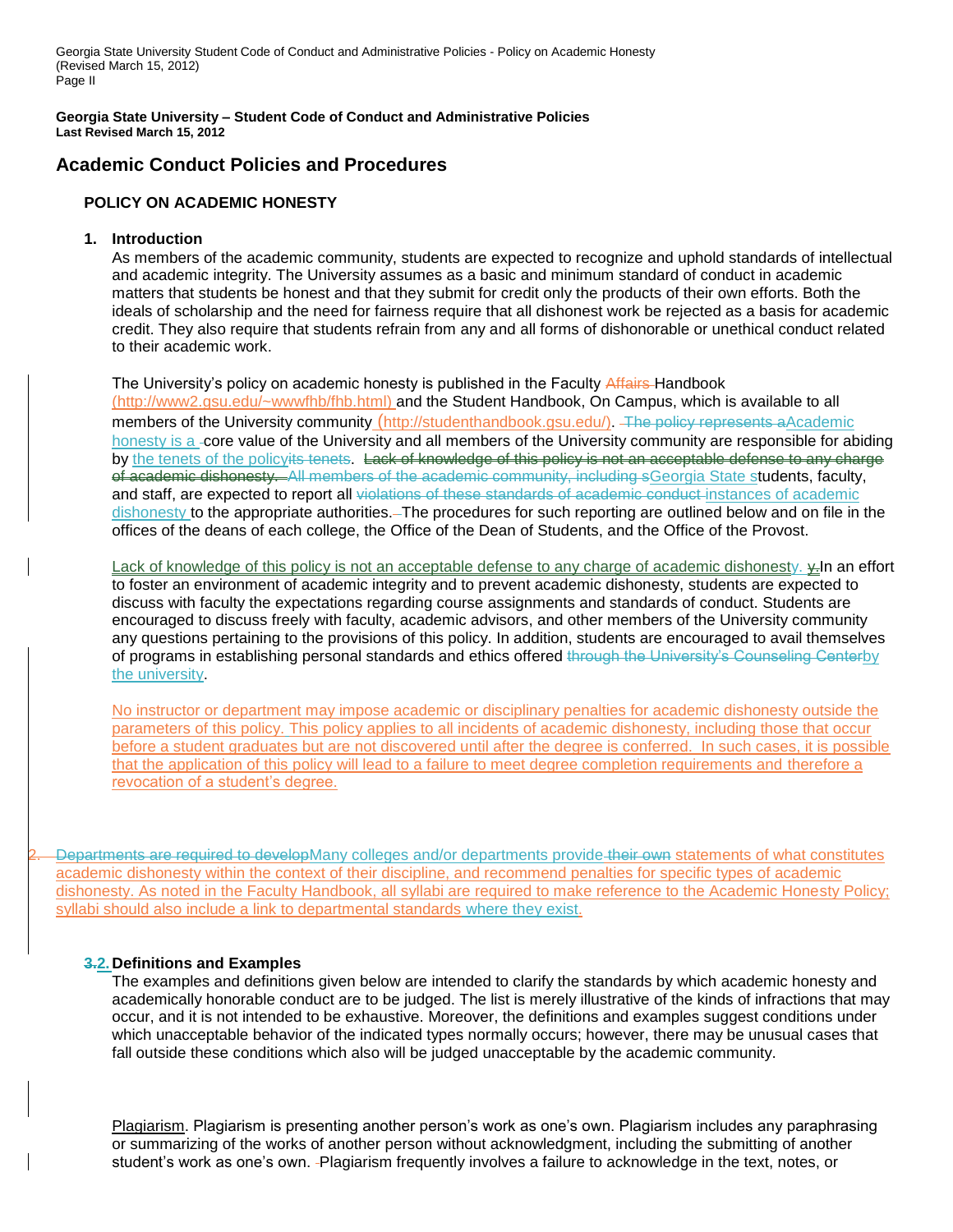footnotes the quotation of the paragraphs, sentences, or even a few phrases written or spoken by someone else. The submission of research or completed papers or projects by someone else is plagiarism, as is the unacknowledged use of research sources gathered by someone else when that use is specifically forbidden by the faculty member. Failure to indicate the extent and nature of one's reliance on other sources is also a form of plagiarism. Failure to indicate the extent and nature of one's reliance on other sources is also a form of plagiarism. Any work, in whole or part, taken from the internet without properly referencing the corresponding URL (along with the author's name and title of the work, if available) may be considered plagiarism. An author's name and the title of the original work, if available, should also be included as part of the reference. Finally, there may be forms of plagiarism that are unique to an individual discipline or course, examples of which should be provided in advance by the faculty member. The student is responsible for understanding the legitimate use of sources, the appropriate ways of acknowledging academic, scholarly or creative indebtedness, and the consequences of violating this responsibility.

*Cheating on Examinations*. Cheating on examinations involves giving or receiving unauthorized help before, during, or after an examination. -Examples of unauthorized help include the use of notes, texts, or "crib sheets" during an examination (unless specifically approved by the faculty member), or sharing information with another student during an examination (unless specifically approved by the faculty member). Other examples include intentionally allowing another student to view one's own examination and collaboration before or after an examination if such collaboration is specifically forbidden by the faculty member.

**Unauthorized Collaboration**. Unauthorized collaboration means working with someone or getting assistance from someone (a classmate, friend, etc.) without specific permission from the instructor on any assignment (e.g., exam, paper, homework) that is turned in for a grade. It is also a violation of academic honesty to knowingly provide such assistance to another student. Submission for academic credit of a work product, or a part thereof, represented as its being one's own effort, which has been developed in substantial collaboration with or with assistance from another person or source, is a violation of academic honesty. It is also a violation of academic honesty knowingly to provide such assistance. Collaborative work specifically authorized by a faculty member is allowed.

Falsification. It is a violation of academic honesty to misrepresent material or fabricate information in an academic exercise, assignment or proceeding (e.g., false or misleading citation of sources, the falsification of the results of experiments or of computer data, false or misleading information in an academic context in order to gain an unfair advantage).

*Multiple Submissions. It is a violation of academic honesty to submit substantial portions of the same work for* credit more than once without the explicit consent of the faculty member(s) to whom the material is submitted for additional credit. In cases in which there is a natural development of research or knowledge in a sequence of courses, use of prior work may be desirable, even required; however, the student is responsible for indicating in writing, as a part of such use, that the current work submitted for credit is cumulative in nature.

# **4.3. Information and Burden of Proof**

In determining whether or not academic dishonesty has occurred, the standard which should be used is that guilt must be proven by a preponderance of the information. This means that if the information which indicates that academic dishonesty occurred produces a stronger impression and is more convincing as to its truth when weighed against opposing information, then academic dishonesty has been proved. In other words, the information does not have to be enough to free the mind from a reasonable doubt but must be sufficient to incline a reasonable and impartial mind to one side of the issue rather than to the other. Information as used in this statement can be any observation, admission, statement, or document which would either directly or circumstantially indicate that academic dishonesty has occurred.

### **5.4.Procedures for Resolving Matters of Academic Honesty**

The following procedure is the only approved means for resolving matters of academic dishonesty, except for matters arising in the College of Law, which has its own Honor Code for handling such matters. It is available to all members of the academic community who wish to pursue an action against a student for academic dishonesty. A brief summary of the procedures is presented here; details of these procedures are found in the following sections.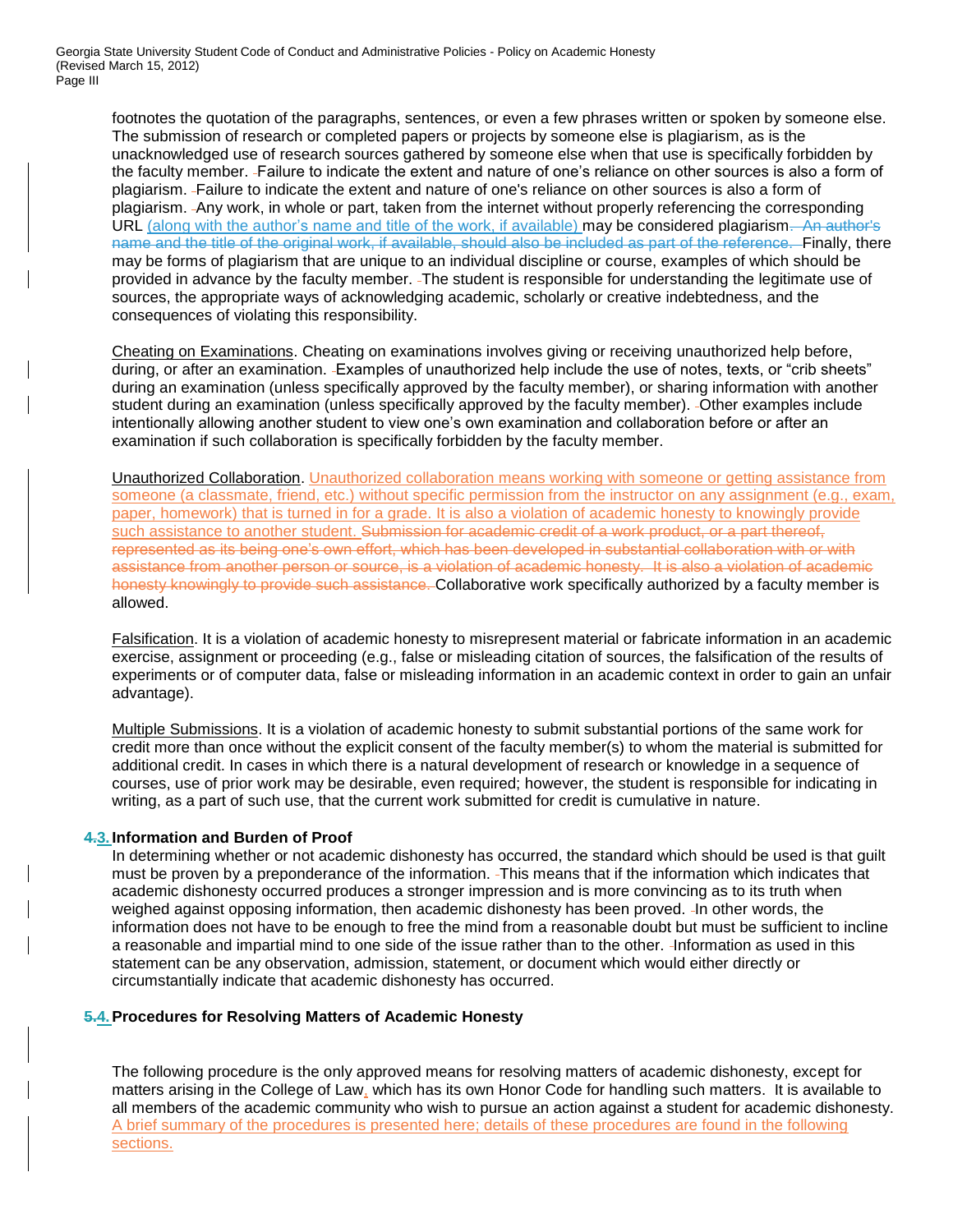Georgia State University Student Code of Conduct and Administrative Policies - Policy on Academic Honesty (Revised March 15, 2012) Page IV

1. The faculty member should discuss the incident with the student before filing a charge of academic dishonesty. The faculty member, in consultation with the department chair -, prepares the Notice of Academic Dishonesty The chair forwards the notice to the college dean, who. and sends the notification to the student by university email or by certified mail. -and to the Department Chair, who forwards the notice to the College Dean to hold pending a possible appeal by the student.

2. The student must appeal in writing to the College Dean within 10 business days -of the date the email was sent or the certified mail was received to the College Dean if the student wishes to deny the finding of academic dishonesty or challenge a disciplinary penalty. .

3. If the student does not appeal within 10 business days, the College Dean forwards the notice of academic dishonesty to the Dean of Students.

4. If the student appeals the charges, a College Hearing Committee conducts a hearing and reports its findings to the College Dean regarding guilt or innocence. If the student is found not guilty, the faculty member is notified to assign an appropriate grade. If the student is found guilty, the dean forwards the notice of academic dishonesty to the dean of students and if necessary to the registrar...

5. Any recommendation for a disciplinary penalty and a challenge of that disciplinary penalty submitted by the student, if any, is reviewed by the University Senate Committee on Student Discipline. Based on the committee's recommendation, the provost makes a decision and takes action regarding any disciplinary sanction.

6. The dean of students maintains the disciplinary records on all findings of academic dishonesty and is responsible for forwarding notice of multiple findings to the Senate Committee on Student Discipline for review. Multiple findings may result in a disciplinary penalty even if one was not recommended by the faculty member.

# **6.5. Initiation of Action**

If a member of the academic community believes that a student has engaged in academic dishonesty in a course, on a test, or as a part of an academic program, that individual is responsible for initiating action against the student or bringing the matter to the attention of an individual who may initiate action against the student (i.e., complete and submit a notification of academic honesty). In allegations of academic dishonesty involving course requirements, the course faculty member is generally responsible forrequired to initiateing the action. If the alleged violation involves a departmental program requirement (e.g., comprehensive examination or language competency examination) or an institutionally-required test (e.g., test of Georgia/United States history or Georgia/United States constitutions), or if the individual who discovers the incident is not a faculty member, the individual should bring the matter to the attention of the faculty member and administrator who has responsibility of overseeing the activity (e.g., departmental chair, director of the Testing Office). If that administrator decides to bring charges of academic dishonesty against the student, then that administrator becomes the initiator. (Test proctors, laboratory assistants, and other individuals who are not course faculty members should bring any instances of alleged academic dishonesty to the attention of the course faculty member or their administrative superior. That individual, after weighing the information, may become the initiator by formally charging the student with academic dishonesty.)

The channel of review, recommendation, and decision-making follows the administrative lines associated with the course or program requirement involved. In any instance, however, when the alleged incident does not occur within the context of a course, and when it is unclear which college should have jurisdiction in review and decision-making, any unit may initiate the case.

For the sake of brevity the following processing procedures are written from an academic unit/college perspective. Nonacademic units (i.e., Testing Center) would substitute appropriate supervisory personnel at the respective levels. Herein the initiator will be referred to as faculty member and the administrative unit head will be referred to as chair, designating the departmental chair. Dean will refer to appropriate administrative supervisory personnel at the overall college or division level.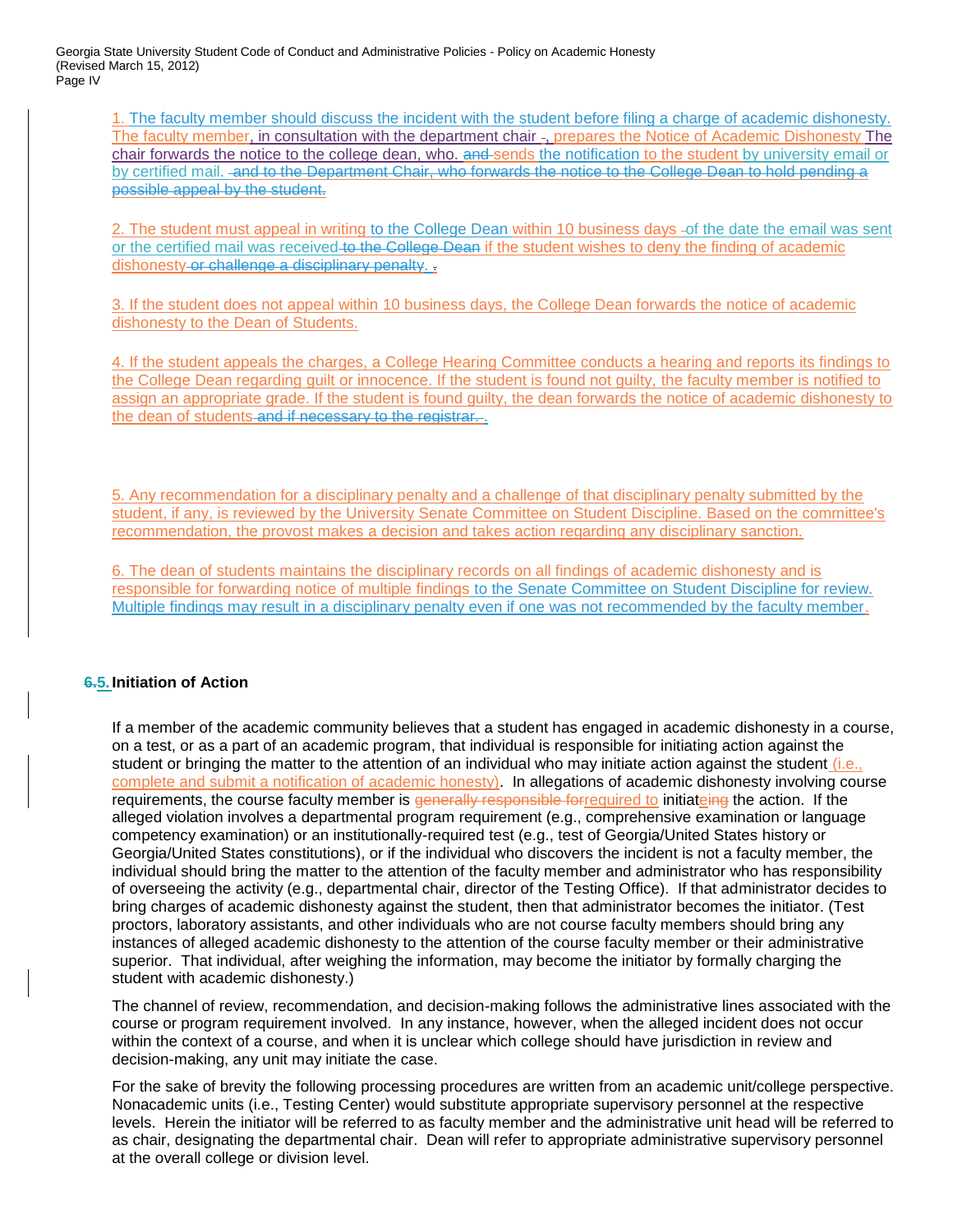$\overline{\phantom{a}}$ 

When an allegation of academic dishonesty is made, the relevant dean will inform the Office of the Registrar to place a grade of GP (grade pending) for the student in the course involved. Withdrawal from a course does not preclude the imposition of penalties for academic dishonesty. While the matter of academic dishonesty is pending, the student will be allowed to continue in the course and register for upcoming semesters.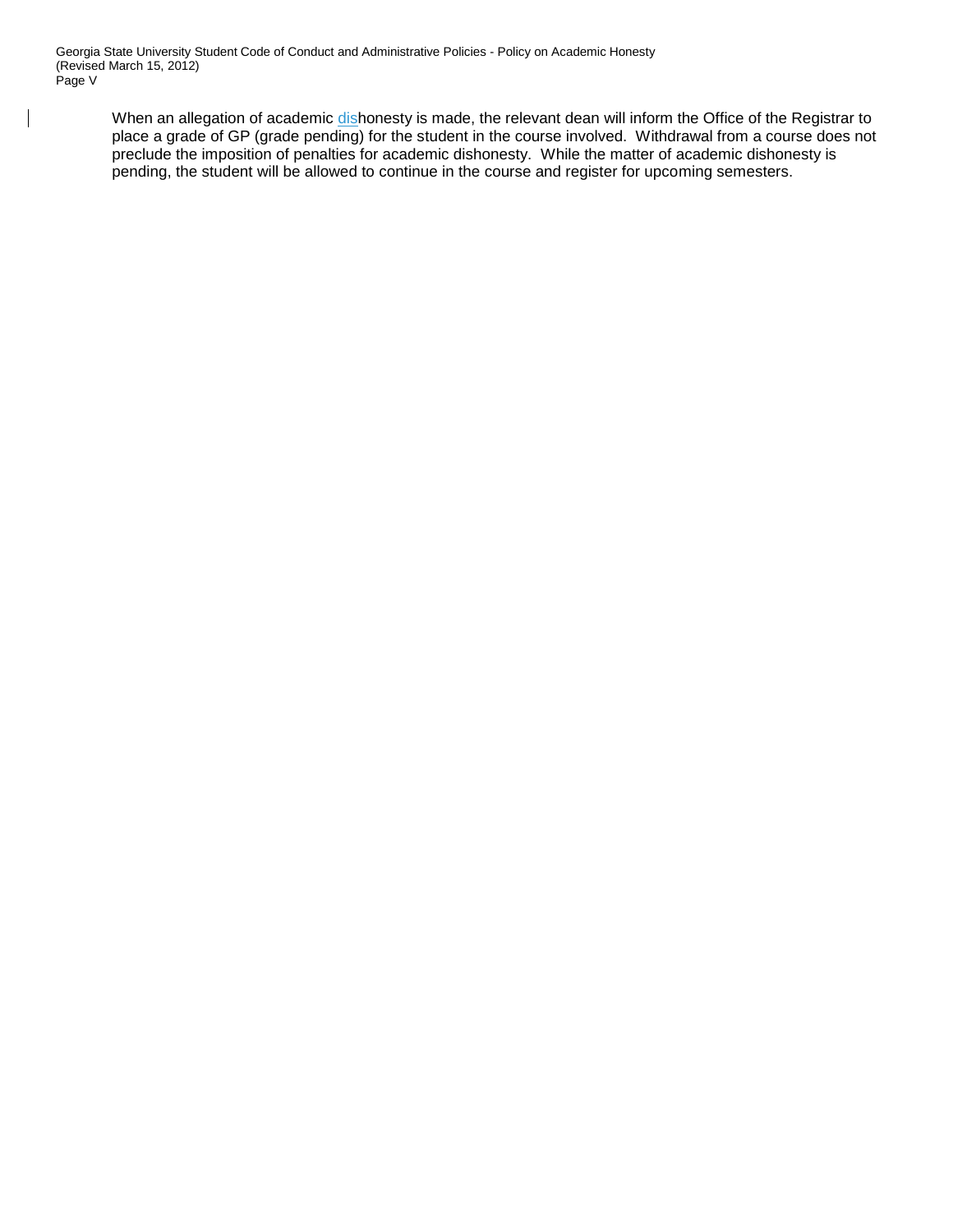Georgia State University Student Code of Conduct and Administrative Policies - Policy on Academic Honesty (Revised March 15, 2012) Page VI

#### **A. Penalties to be Imposed**

Penalties to be imposed in incidents of academic dishonesty are classified as academic or disciplinary. Academic penalties include such sanctions as assignment of a failing grade for a particular course requirement, or for the course itself, or for other tests or program assignments. They are set by the faculty member, in consultation with the department chair.

Disciplinary sanctions penalties can be sought in addition to those considered academic and could include, but are not limited to, the following-penalties: suspension, expulsion, transcript annotations (temporary for a period of five years *or* permanent, as designated). Course credit earned at other institutions while on suspension may not be transferred to GSU. Disciplinary penalties can be requested by the faculty member, in consultation with the chair; they must be reviewed by the University Senate Committee on Student Discipline and they are set by the provost.

This policy applies to all incidents of academic dishonesty, including those that occur before a student graduates but are not discovered until after the degree is conferred. In such cases, it is possible that the application of this policy will lead to a failure to meet degree completion requirements and therefore a revocation of a student's degree.

#### **B. Action at Administrative Unit (Department and College Level)**

As soon as possible after the alleged incident, the faculty member should discuss the matter with the student. This discussion should be conducted in a manner which protects the rights and confidentiality of students. If the faculty member believes that academic dishonesty has occurred, the faculty member, in consultation with the department chair, (with the advice of the chair if necessary) will determine the appropriate academic penalty. The faculty member and the chair will complete a notice of academic dishonesty form describing the incident and indicating the academic penalty imposed and any recommended disciplinary penalty. Any recommendation for a disciplinary penalty must be reviewed in consultation with the chair.

The faculty memberchair will forward the notice of academic dishonesty, which includes a statement of the right to appeal, to the dean of the college, who delivers it to the student the notice of academic dishonesty whicha includes a statement of appeal rights, either through the student's official university email address or by certified mail. If there is difficulty in delivering the notice to the student, the faculty member/chair should request assistance from the college dean in determining the most expeditious way to inform the student that a notice of academic dishonesty has been filed.

Once the student has been informed, the chair forwards the documentation, including the notice of academic dishonesty and an indication of when the student was informed, to the college dean to be held pending possible appeal.

### **C. Student Action**

The student will have 2010 business days after receipt of the notice of charges of academic dishonesty (i.e., the date that the email was sent or that the certified mail was received) to submit a written appeal denying the charges and providing any rationale for the appeal. The appeal should be addressed to the college dean of the initiator. In the event the student is found guilty of academic dishonesty, the student does not have the right to appeal the academic penalty assessed by the faculty member, unless the student can prove that such penalty was arbitrarily imposed or applied in a discriminatory manner.

If the student wishes to challenge a disciplinary penalty, the student must submit a written rationale for challenging the disciplinary penalty within 2010 business days of receipt of the notice of charges of academic dishonesty. The statement of challenge should be addressed to the college dean. The college dean will forward the challenge to the dean of students for inclusion in the review of the disciplinary penalty by the University Senate Committee on Student Discipline. All disciplinary penalties are automatically reviewed by the University Senate Committee on Student Discipline, regardless of student appeal.

If the student has also filed an appeal denying the charges of academic dishonesty, any review of disciplinary penalty recommended will be delayed pending review of the charges of academic dishonesty by the college hearing committee.

#### **D. College Action**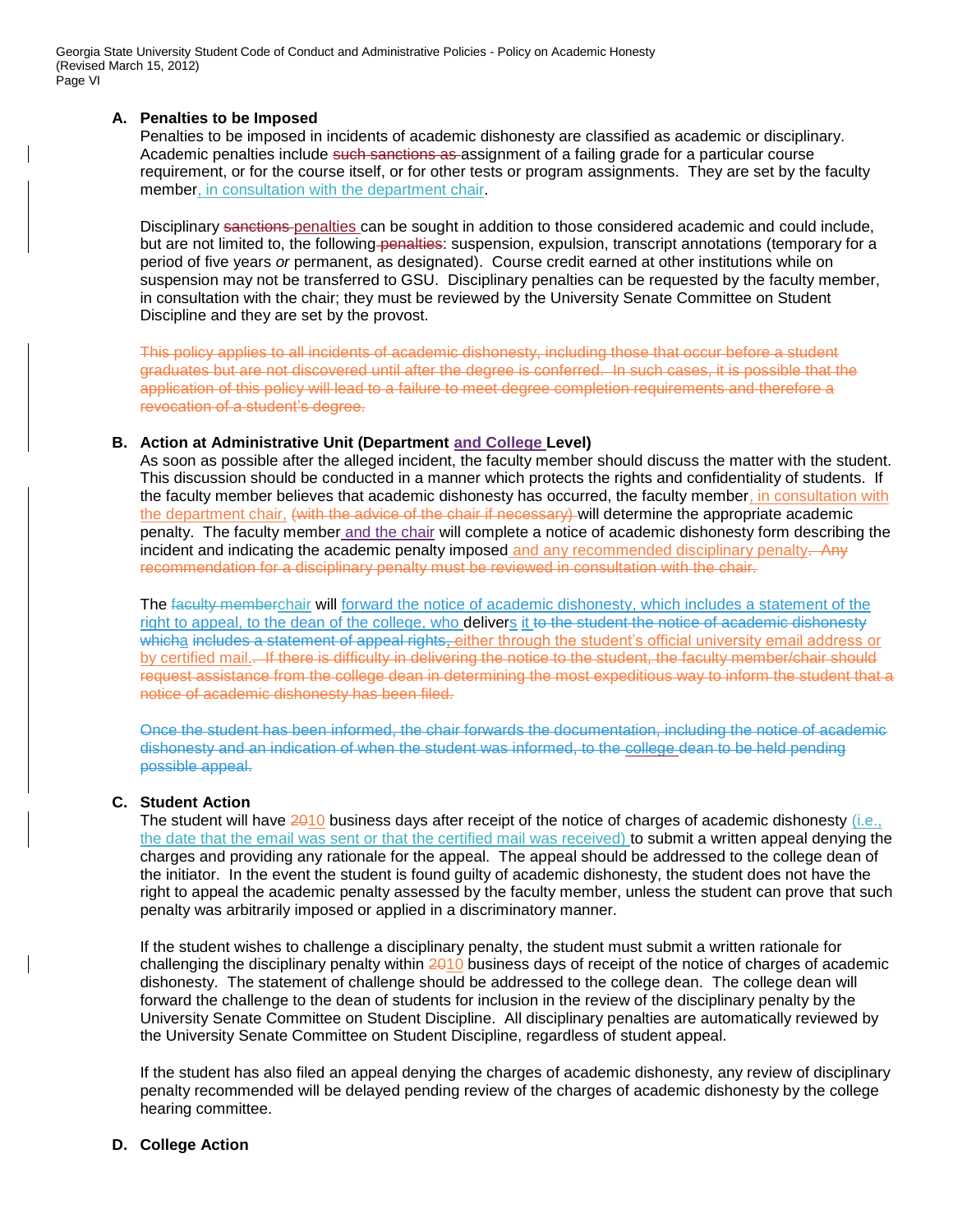Georgia State University Student Code of Conduct and Administrative Policies - Policy on Academic Honesty (Revised March 15, 2012) Page VII

- 1. No Appeal by the Student. If the student does not submit a written appeal to the college dean or challenge the disciplinary penalty within 2010 business days, the college dean will notify the chair/faculty member to post any pending grade(s) immediately. The college dean will then forward the notice of academic dishonesty to the dean of students for inclusion in the student's disciplinary file. Any recommendation of a disciplinary penalty will also be forwarded to the dean of students for appropriate review by the Senate Committee on Student Discipline.
- 2. Appeal by the Student.
	- a. If the student submits a written appeal of the charges of academic honesty, the college dean will forward the charges of academic dishonesty to the chair of a college hearing committee and will notify the faculty member to set forth in writing a comprehensive statement response describing the incident of academic dishonesty. This statement will be presented to the committee and to the student at least five (5) business days prior to the hearing.
	- a.b. If the student wishes to challenges the disciplinary penalty without appealing the charges of academic honesty, a college hearing committee will not be convened; instead, the college dean will forward the challenge to the dean of students for inclusion in the review of the disciplinary penalty by the University Senate Committee on Student Discipline.
- 2.3.Student Hearing Committee Process. Guidelines that Govern the Hearing of the Appeal by the College Student Hearing Committee
	- a. Within ten (10) business days after the committee receives the charges of academic dishonesty, a hearing date will be determined. The committee will notify the faculty member and the student of the time, date, and the place of the hearing. Copies of all charges of academic dishonesty and related materials for the hearing will be provided to the student at least five (5) business days in advance of the hearing.
	- b. The faculty member and the student will be allowed to make oral presentations, call witnesses, and present any documentary information regarding the incident in question. The hearing will be recorded on audio tape. The hearing will not be open to observers.
	- c. At the conclusion of the hearing, the committee will meet in closed session and will make its recommendation as to the guilt or innocence of the student based on a preponderance of information with respect to the charge of academic dishonesty. The committee chair will forward to the college dean its findings and recommendations in a written report within five (5) business days of the hearing.
- 3.4.College Decision on Appeals. Within five (5) business days of receiving the committee's written report, the college dean will make the final decision regarding guilt or innocence. The college dean will notify all appropriate parties of the decision.

If the college dean finds the student not guilty, the matter will be terminated and no notice of charges will be filed with the dean of students. The college dean will notify the chair to post the pending course grade promptly and will notify the registrar to remove the GP (grade pending) on the student's transcript.

If the college dean finds the student guilty, the notice of charges of academic dishonesty will be forwarded to the dean of students for inclusion in the student's disciplinary file. The academic penalty stipulated by the faculty member will be imposed. The college dean will notify the chair to insure that any pending grade is posted promptly. The college dean will notify the registrar to remove the GP (grade pending) on the student's transcript if only an academic penalty was involved.

If a disciplinary penalty has been recommended, the college dean will notify the registrar to continue the GP (grade pending) annotation until the disciplinary penalty can be reviewed by the University Senate Committee on Student Discipline.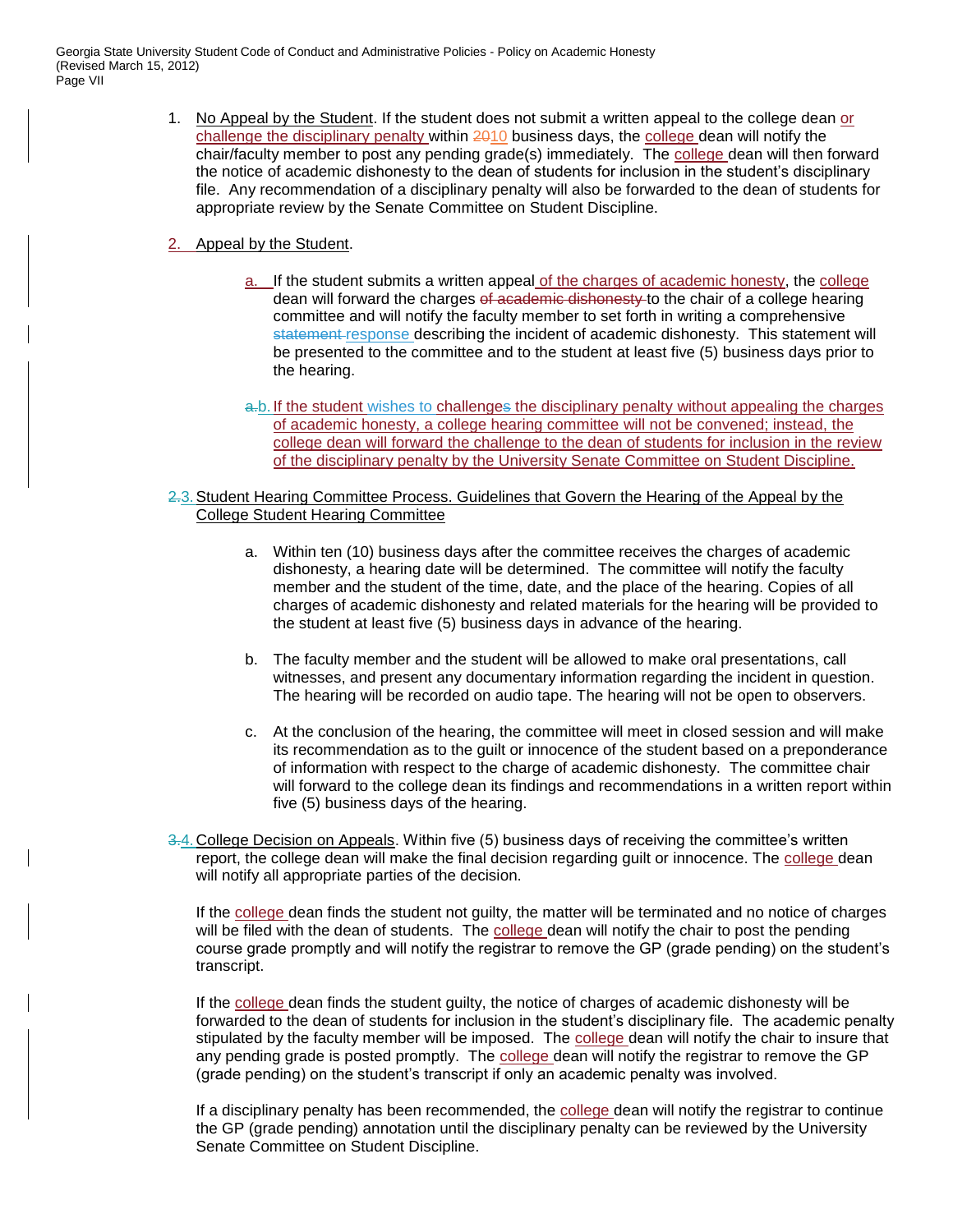4.5.Appeal of the Decision of the Dean. If the student or initiator wishes to appeal the decision of the college dean regarding guilt or innocence of the charges of academic dishonesty, the student or initiator may appeal to the provost. The subsequent appeal route would be to the president and then the Board of Regents. The student or initiator must submit a written statement of appeal to the provost within 2010 business days of notification of the dean's decision. The basis of the appeal must be on the grounds that the decision was arbitrary, capricious, or discriminatory.

# **E. UNIVERSITY SENATE COMMITTEE ON STUDENT DISCIPLINE ACTION**

In cases where a disciplinary penalty has been recommended, the Senate Committee on Student Discipline will conduct a hearing to review the disciplinary penalty. The committee will review the faculty member's notice of academic dishonesty and the student's statement of challenge of the disciplinary penalty, if any. The faculty member and the student will be allowed to appear at the hearing to discuss the imposition of disciplinary penalties. Only the recommendation concerning the disciplinary penalty to be imposed will be considered by this committee. Issues of guilt or innocence are determined at the college level (see II.4 C and D above).

The Senate Committee will conduct the hearing in accordance with its regular hearing procedures. Copies of these procedures may be obtained from the Provost's Office.

The Senate Committee on Student Discipline will provide its recommendation within five (5) business days of its hearing to the provost regarding appropriateness of the disciplinary penalty recommended by the college and/or whether other disciplinary penalties are to be imposed in addition to or in lieu of those already recommended by the college.

# **F. PROVOST ACTION**

- 1. Decision of the Provost. The role of the provost in handling student appeals regarding the charge of academic honesty has been explained (see II.E.5 above). Based on the recommendation, the Provost will render a decision within ten (10) business days of receipt of the recommendation of the Senate Committee. The provost will notify the student, the referring dean, the department chair and the faculty member of the Senate Committee's recommendations and of the provost's decision. At that time the provost will also notify the registrar to annotate the student's transcript, if necessary.
- 2. Appeal of the Decision of the Provost. If the student wishes to appeal the decision of the provost regarding the imposition of a disciplinary penalty, the student may appeal to the president, and then to the Board of Regents. The student must submit a written statement of appeal to the president within 20 ten (10) business days of notification of the provost's decision. The basis for such an appeal must be on the grounds that the decision was arbitrary, capricious, or discriminatory.

# **G. STUDENTS INVOLVED IN TWO OR MORE INCIDENTS OF ACADEMIC DISHONESTY**

A student is subject to disciplinary action in addition to any already undertaken once it is determined that the student has been found guilty in a previous incident of academic dishonesty. In such cases, the dean of students will forward a report to the University Senate Committee on Student Discipline regarding the incidents of academic dishonesty which have been reported. The dean of students is responsible for initiating this report within twenty (20)ten (10) business days of completion notification of the proceedings of any subsequent finding of academic dishonesty.

The University Senate Committee on Student Discipline will review the report of the dean of students. The student may submit supplemental written documents for the committee's review and may request to appear before the committee in its deliberations. After reviewing the matter, the committee will send a report to the provost with the recommendation for disciplinary penalty to be imposed. The provost will proceed as in G above.

# **H. GRIEVANCE PROCEDURES FOR ACADEMIC MATTERS**

- 1. Each of the undergraduate colleges has stated policies for settling grievances of students for academic matters. Refer to the office of the dean of each college for policies.
- 2. Obligation to Report Suspected Violations. Members of the academic community, students, faculty and staff are expected to report-violations of these standards of academic conduct all instances of academic dishonesty to the appropriate authorities. The procedures for such reporting are on file in the offices of the deans of each college.